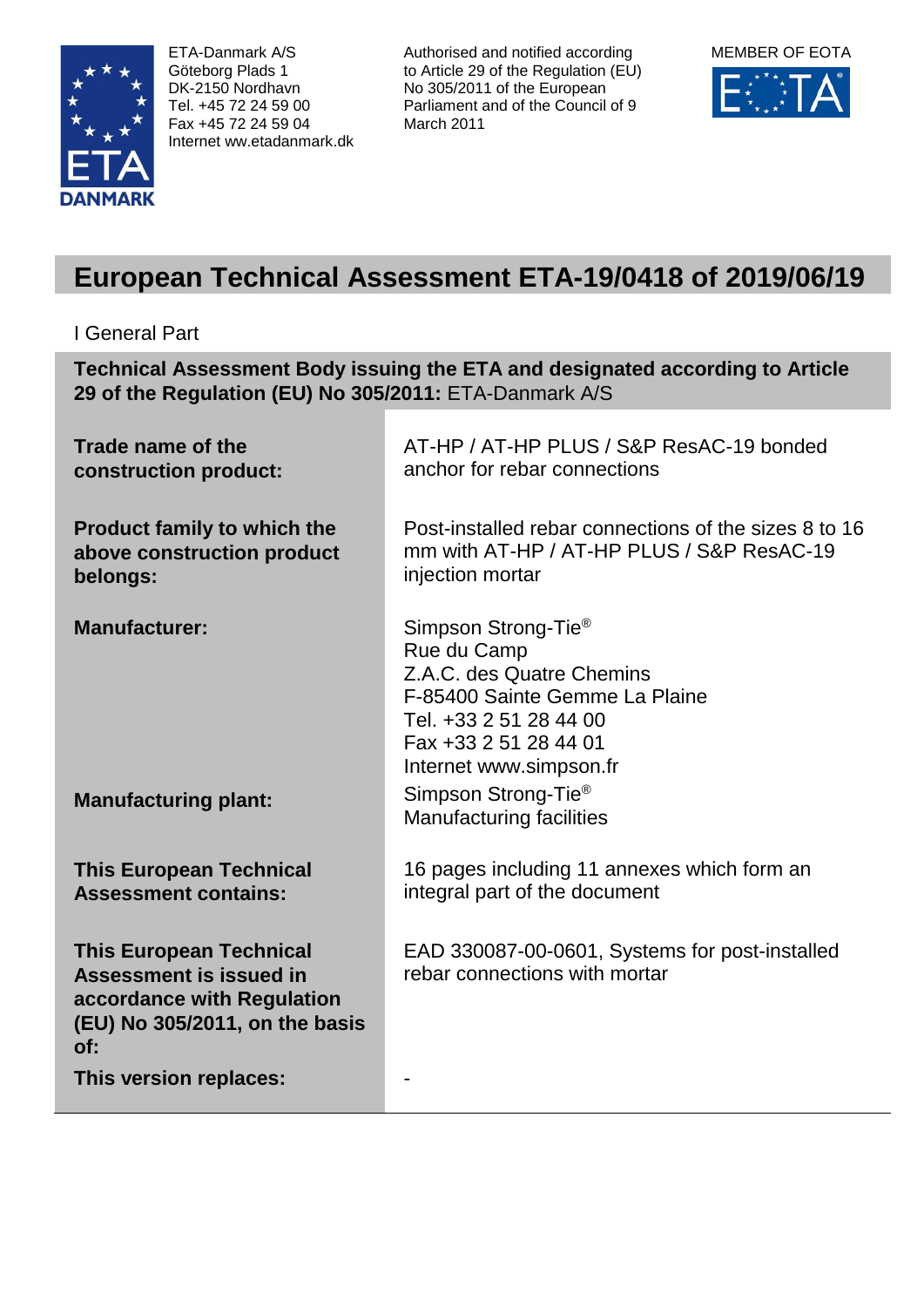Translations of this European Technical Assessment in other languages shall fully correspond to the original issued document and should be identified as such.

Communication of this European Technical Assessment, including transmission by electronic means, shall be in full (except the confidential Annexes referred to above). However, partial reproduction may be made, with the written consent of the issuing Technical Assessment Body. Any partial reproduction has to be identified as such.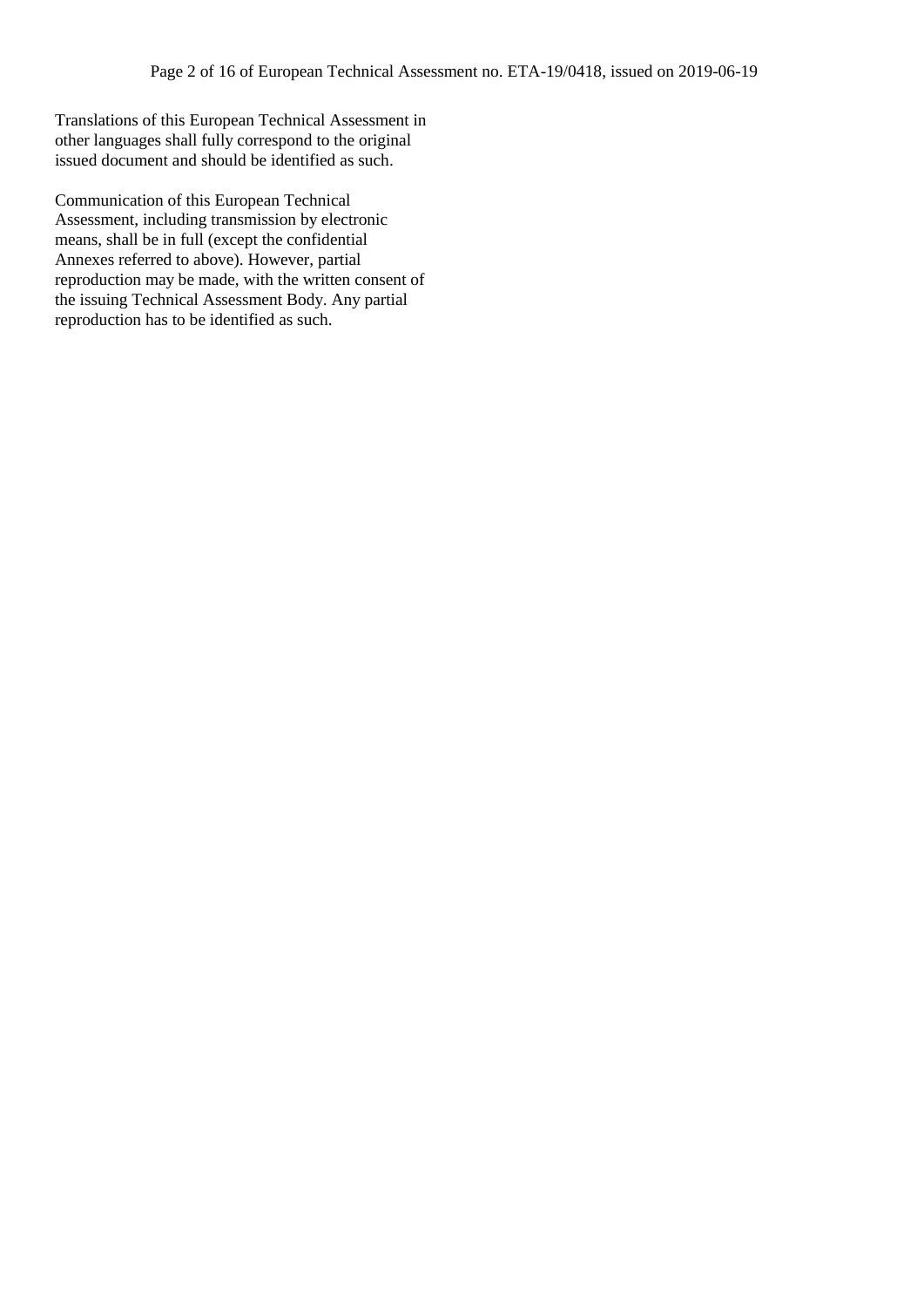# **II SPECIFIC PART OF THE EUROPEAN TECHNICAL ASSESSMENT**

## **1 Technical description of product and intended use**

#### **Technical description of the product**

The subject of this assessment are the post-installed connections, by anchoring or overlap connection joint consisting of steel reinforcing bars (rebars) in existing structures made of normal weight concrete, using injection mortar AT-HP / AT-HP PLUS / S&P ResAC-19 in accordance with the regulations for reinforced concrete construction. The design of the post-installed rebar connections shall be done in accordance with EN 1992-1-1 (Eurocode 2).

Reinforcing bars with diameters from 8 to 16 mm and AT-HP / AT-HP PLUS / S&P ResAC-19 injection mortar according to Annex A3 are used for the postinstalled rebar connections covered by this ETA. The steel element is placed into a drilled hole previously injected with a mortar and is anchored by the bond between embedded element, injection mortar and concrete.

The characteristic material values, dimensions and tolerances of the anchors not indicated in Annexes shall correspond to the respective values laid down in the technical documentation<sup>1</sup> of this European Technical Assessment.

Each mortar cartridge is marked with the identifying mark of the producer and with the trade name. The rebars are either delivered with the mortar cartridges or commercial standard rebars purchased separately.

The AT-HP / AT-HP PLUS / S&P ResAC-19 injection mortar is delivered in mortar cartridges in of different sizes in accordance with Annex A3.

The intended use specifications of the product are detailed in the Annex B1.

# **2 Specification of the intended use in accordance with the applicable EAD**

The post-installed rebar connections may be used in normal weight concrete of a minimum grade C12/15 and

 $\overline{a}$ 

maximum grade C50/60 according to EN 206-1. They may be used in non-carbonated concrete with the allowable chloride content of 0,40 % (Cl 0,40) related to the cement content according to EN 206-1

The rebar connections may be used for predominantly static loads.

Fatigue, dynamic or seismic loading of post-installed rebar connections are not covered by this ETA.

The fire resistance of the post-installed rebar connections is not covered by this ETA.

The rebar connections may only be carried out in the manner, which is also possible with reinforcing bars, e.g. those in the following applications:

- an overlapping joint with existing reinforcement in a building component (Figures 1 and 2, Annex A1),
- anchoring of the reinforcement at a slab or beam support (Figure 3, Annex A1; end support of a slab, designed as simply supported, as well as appropriate reinforcement for restraint forces),
- anchoring of reinforcement of building components stressed primarily in compression (Figure 4, Annex A1),
- anchoring of reinforcement to cover the line of acting tensile force (Figure 5, Annex A1).

The post-installed rebar connections may be used in dry or wet concrete and it must not be installed in flooded holes. The post-installed rebar connections may be used overhead.

The post-installed rebar connections may be used in the temperature range -40 $^{\circ}$ C to +40 $^{\circ}$ C (max. short term temperature  $+80^{\circ}$ C and max. long term temperature  $+50^{\circ}$ C).

This ETA covers anchoring in bore holes made with hammer drilling and compresses air drilling.

The performances given in Section 3 are only valid if the anchor is used in compliance with the specifications and conditions given in Annex B1 to B7

The provisions made in this European Technical Assessment are based on an assumed intended working life of the anchor of 50 years.

The indications given on the working life cannot be interpreted as a guarantee given by the producer or Assessment Body, but are to be regarded only as a means for choosing the right products in relation to the expected economically reasonable working life of the works.

<sup>1</sup> The technical documentation of this European Technical Assessment is deposited at ETA-Danmark and, as far as relevant for the tasks of the Notified bodies involved in the attestation of conformity procedure, is handed over to the notified bodies.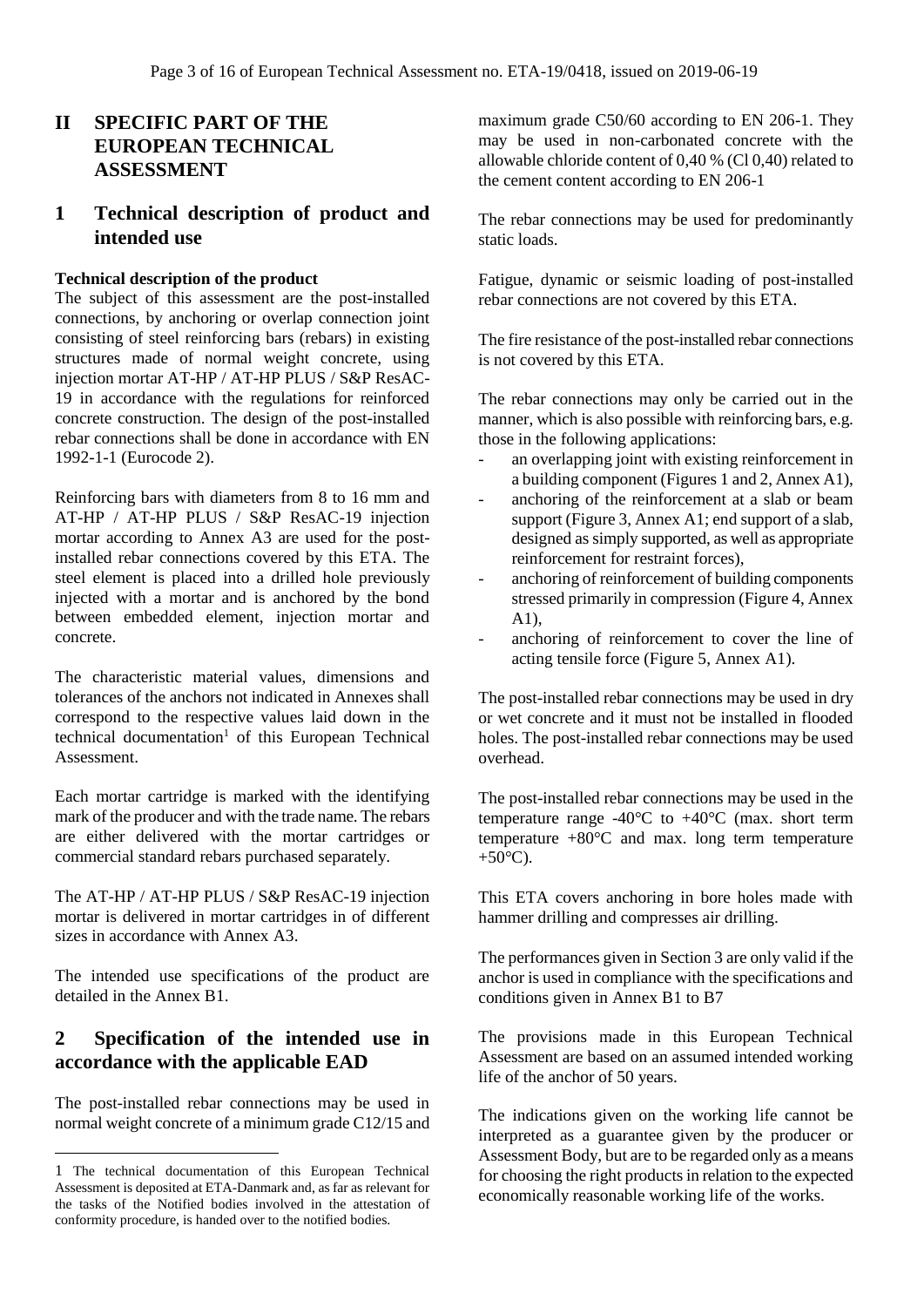# **3 Performance of the product and references to the methods used for its assessment**

#### **3.1 Characteristics of product**

#### **Mechanical resistance and stability (BWR 1):**

The essential characteristics are detailed in the Annex C1.

#### **Safety in case of fire (BWR 2):**

The essential characteristics are detailed in the Annex C1.

#### **Safety in use (BWR4):**

For basic requirement Safety in use the same criteria are valid for Basic Requirement Mechanical resistance and stability (BWR1).

#### **Sustainable use of natural resources (BWR7)**

No performance assessed

Other Basic Works Requirements are not relevant.

#### **3.2 Methods of assessment**

The assessment of fitness of the anchor for the intended use in relation to the requirements for mechanical resistance and stability and safety in use in the sense of the Basic Requirements 1 and 4 has been made in accordance with EAD 330087-00-06.01, Systems for post-installed rebar connections with mortar.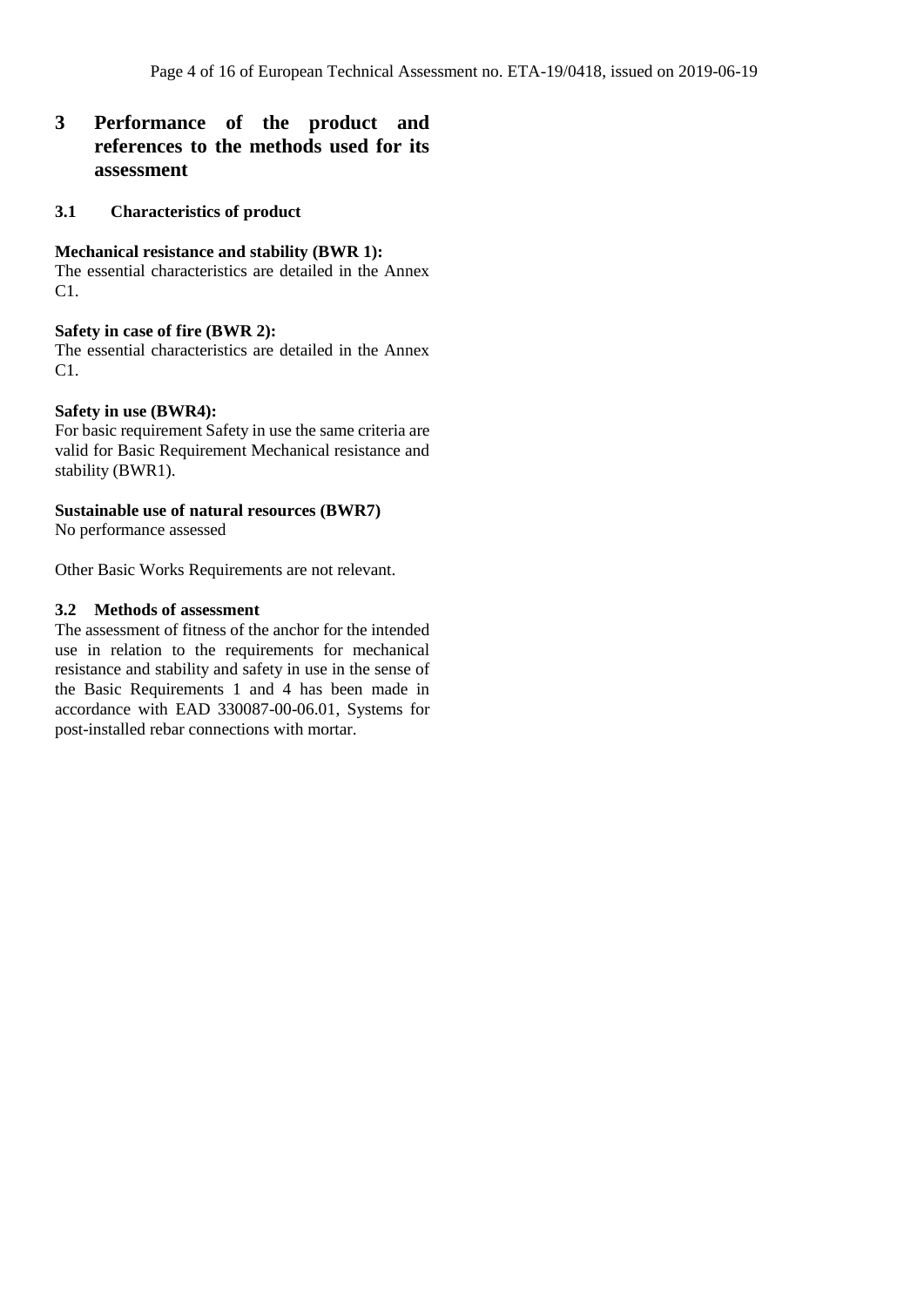# **4 Attestation and verification of constancy of performance (AVCP)**

#### **4.1 AVCP system**

According to the decision 96/582/EC of the European Commission, the system(s) of assessment and verification of constancy of performance (see Annex V to Regulation (EU) No 305/2011) is 1.

# **5 Technical details necessary for the implementation of the AVCP system, as foreseen in the applicable EAD**

Technical details necessary for the implementation of the AVCP system are laid down in the control plan deposited at ETA-Danmark prior to CE marking.

Issued in Copenhagen on 2019-06-19 by

.

Thomas Bruun Manager, ETA-Danmark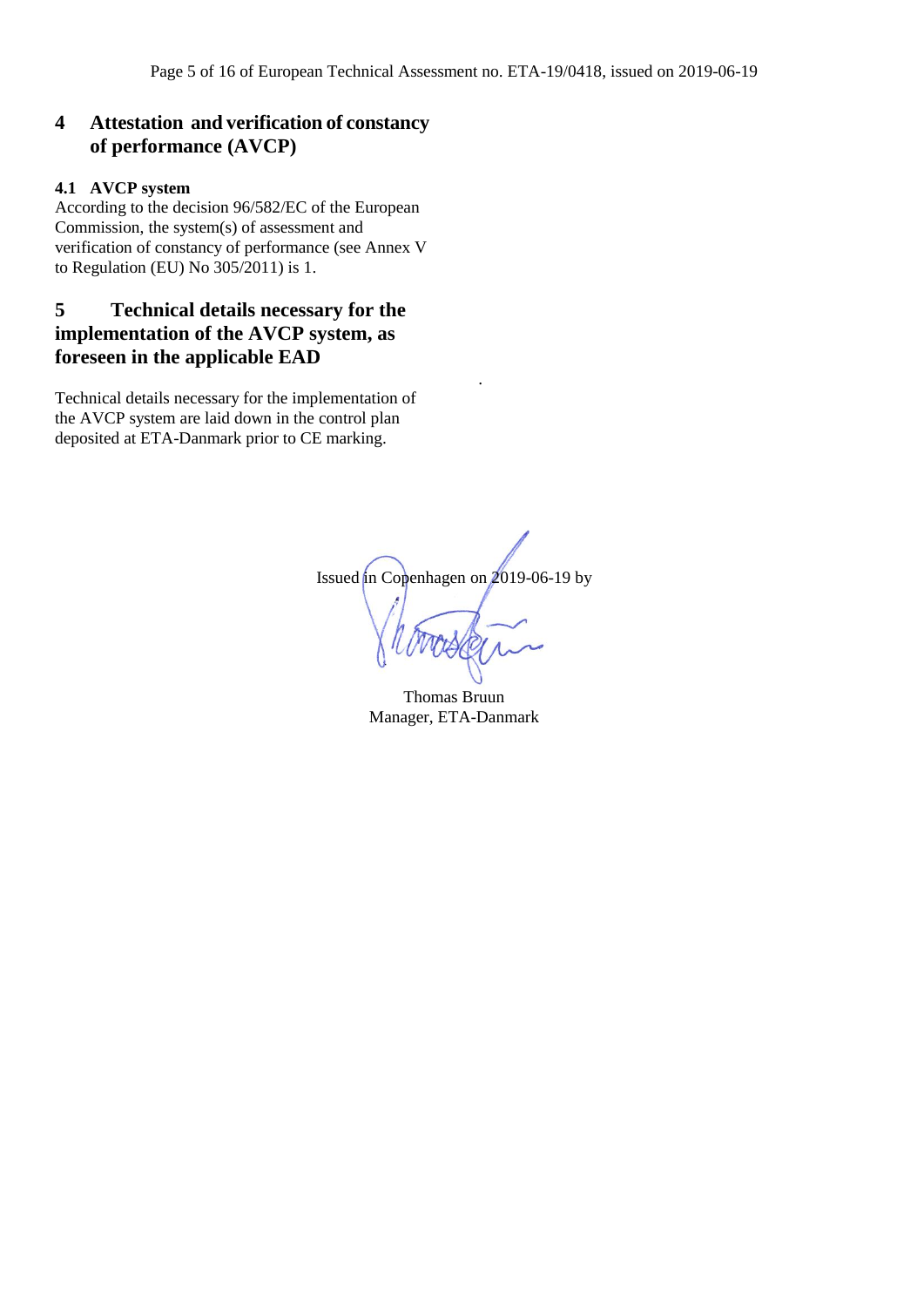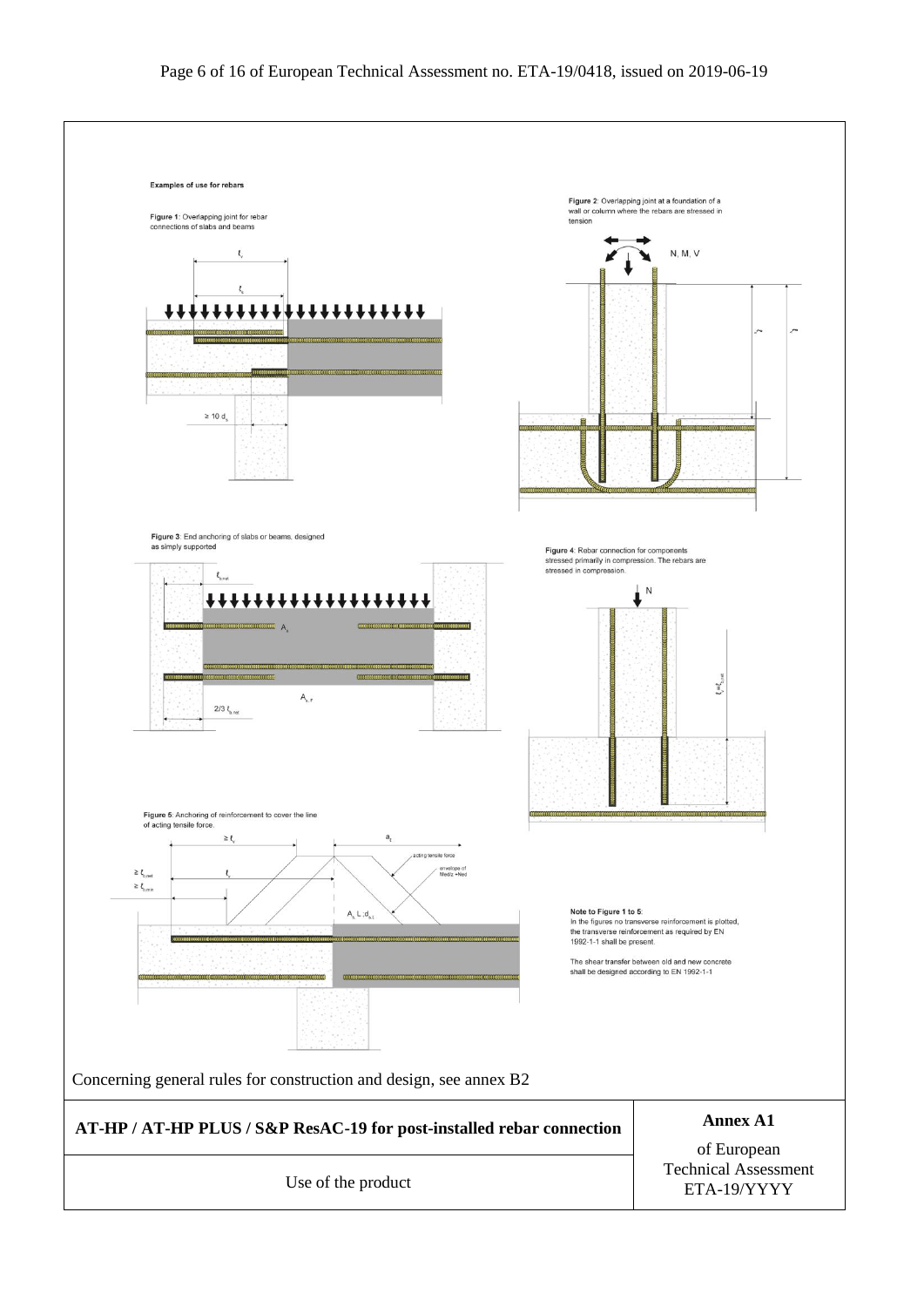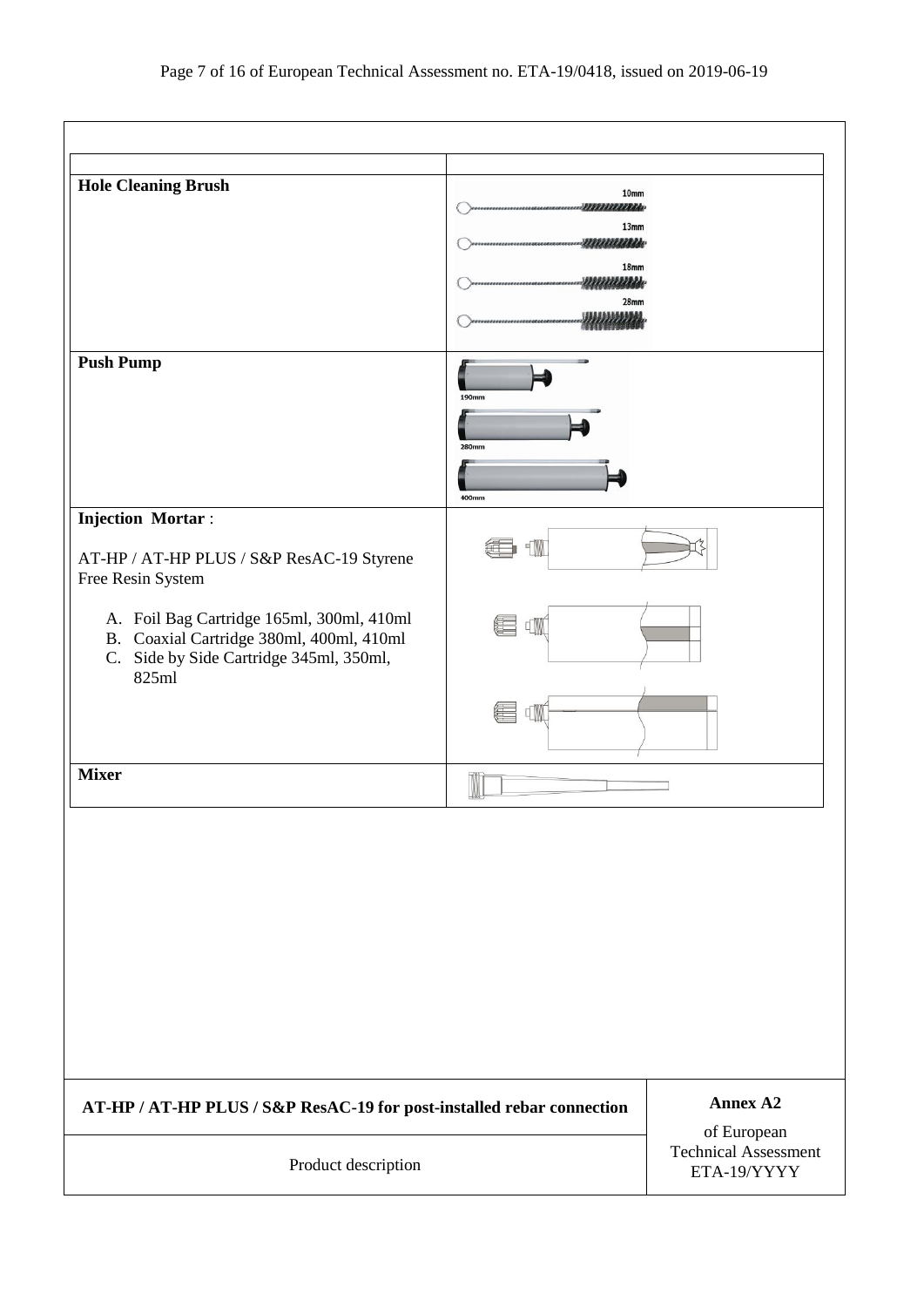

**Table A1:** Abstract of EN 1992-1-1 Annex C Table C.1 Properties of reinforcement

| <b>Product form</b>                                                                                           |                                            | <b>Bars and de-coiled rods</b> |                       |  |
|---------------------------------------------------------------------------------------------------------------|--------------------------------------------|--------------------------------|-----------------------|--|
| <b>Class</b>                                                                                                  |                                            | B                              | C                     |  |
| Characteristic yield strength $f_{yk}$ or $f_{0,2k}$<br>(N/mm <sup>2</sup> )                                  |                                            | 400 to 600                     |                       |  |
| Minimum value of $k = (f_t / f_y)k$                                                                           |                                            | $\geq 1,08$                    | $\geq 1,15$<br>< 1,35 |  |
| Characteristic strain at maximum force,<br>$\varepsilon_{\rm uk}$ (%)                                         |                                            | $\geq 5.0$                     | $\geq 7.5$            |  |
| Bendability                                                                                                   |                                            | Bend / Rebend test             |                       |  |
| Nominal bar size<br>Maximum deviation<br>(mm)<br>from nominal mass<br>$\leq 8$<br>(individual bar) (%)<br>> 8 |                                            | ± 6,0<br>± 4,5                 |                       |  |
| Bond:<br>Minimum relative<br>rib area, $f_{R,min}$<br>(determination<br>according to EN<br>15630)             | Nominal bar size<br>(mm)<br>8 to 12<br>>12 | 0,040<br>0,056                 |                       |  |

Rip height of the bar shall be in the range  $0,05d \ge h \ge 0,07d$ (d: Nominal diameter of the bar; h: Rip height of the bar)

#### **Table A2: Injection mortar**

| <b>Product</b>                                        | <b>Composition</b>               |
|-------------------------------------------------------|----------------------------------|
| AT-HP / AT-HP PLUS / S&P ResAC-19 injection<br>mortar | <b>Styrene Free Resin System</b> |

**AT-HP / AT-HP PLUS / S&P ResAC-19 for post-installed rebar connection** Annex A3

of European Technical Assessment Materials **ETA-19/YYYY**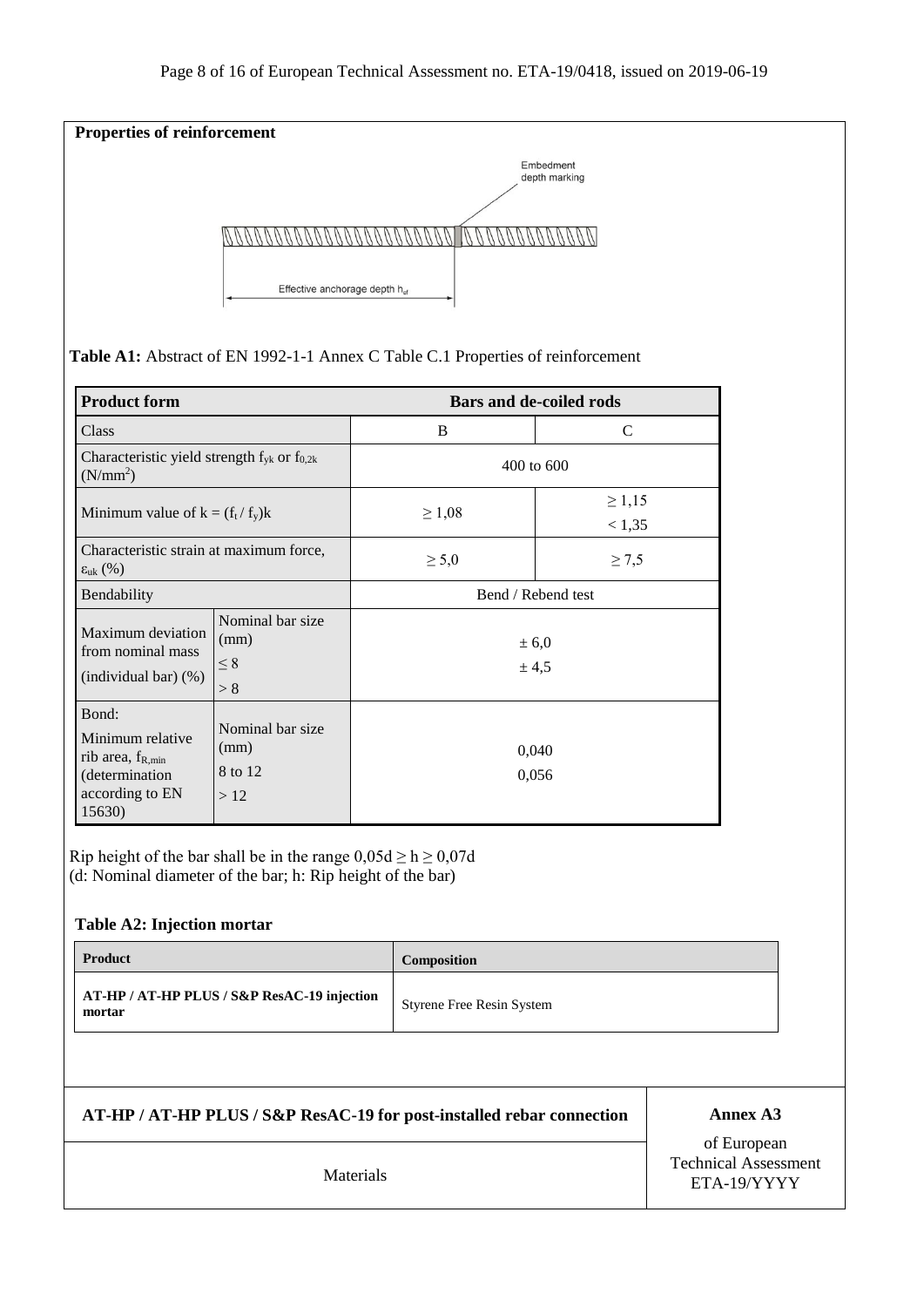#### **Specification of intended use**

#### **Anchorages subject to:**

- Static and quasi-static loads.

#### **Base materials:**

- Reinforced or unreinforced normal weight concrete of strength class C12/15 at minimum to C50/60 at maximum according to EN 206-1.
- Maximum chloride content of 0,40% (CL 0,40) related to the cement content according to EN 206-1.
- Non-carbonated concrete.

Note: In case of a carbonated surface of the existing concrete structure the carbonate layer shall be removed in the area of the post-installed rebar connection with a diameter of  $ds + 60$  mm prior to the installation of the new rebar. The depth of concrete to be removed shall correspond to at least the minimum concrete cover according to EN 1992-1-1. The above may be neglected if building components are new and not carbonated and if building components are in dry conditions.

#### **Temperature range:**

- The anchors may be used in the following temperature range: -40 $^{\circ}$ C to +40 $^{\circ}$ C (max. short term temperature +80 $^{\circ}$ C and max. long term temperature +50 $^{\circ}$ C).

#### **Use conditions (Environmental conditions):**

Structures subject to dry internal conditions, i.e. exposure class X0 and XC1 of EC2 §3.3.4.

#### **Design:**

- Anchorages are designed under the responsibility of an engineer experienced in anchorages and concrete work.
- Verifiable calculation notes and drawings are prepared taking into account of the forces to be transmitted.
- Design according to EN 1992-1-1 and Annex B2.
- The actual position of the reinforcement in the existing structure shall be determined on the basis of the construction documentation and taken into account when designing.

### **Installation:**

- Dry or wet concrete (use category 1).
- It must not be installed in flooded holes.
- Overhead installation is permissible.
- Hole drilling by hammer drill or by compressed air drilling
- Installation of the post-installed rebars shall be done only by suitable trained installer and under supervision on the site.
- Check the position of the existing rebars (if the position of existing rebars is not known it shall be determined using a rebar detector suitable for this purpose as well as on the basis of the construction documentation and then marked on the building component for the overlap joint).

**AT-HP / AT-HP PLUS / S&P ResAC-19 for post-installed rebar connection Annex B1** 

of European Technical Approval

Intended use - Specification ETA-19/YYYY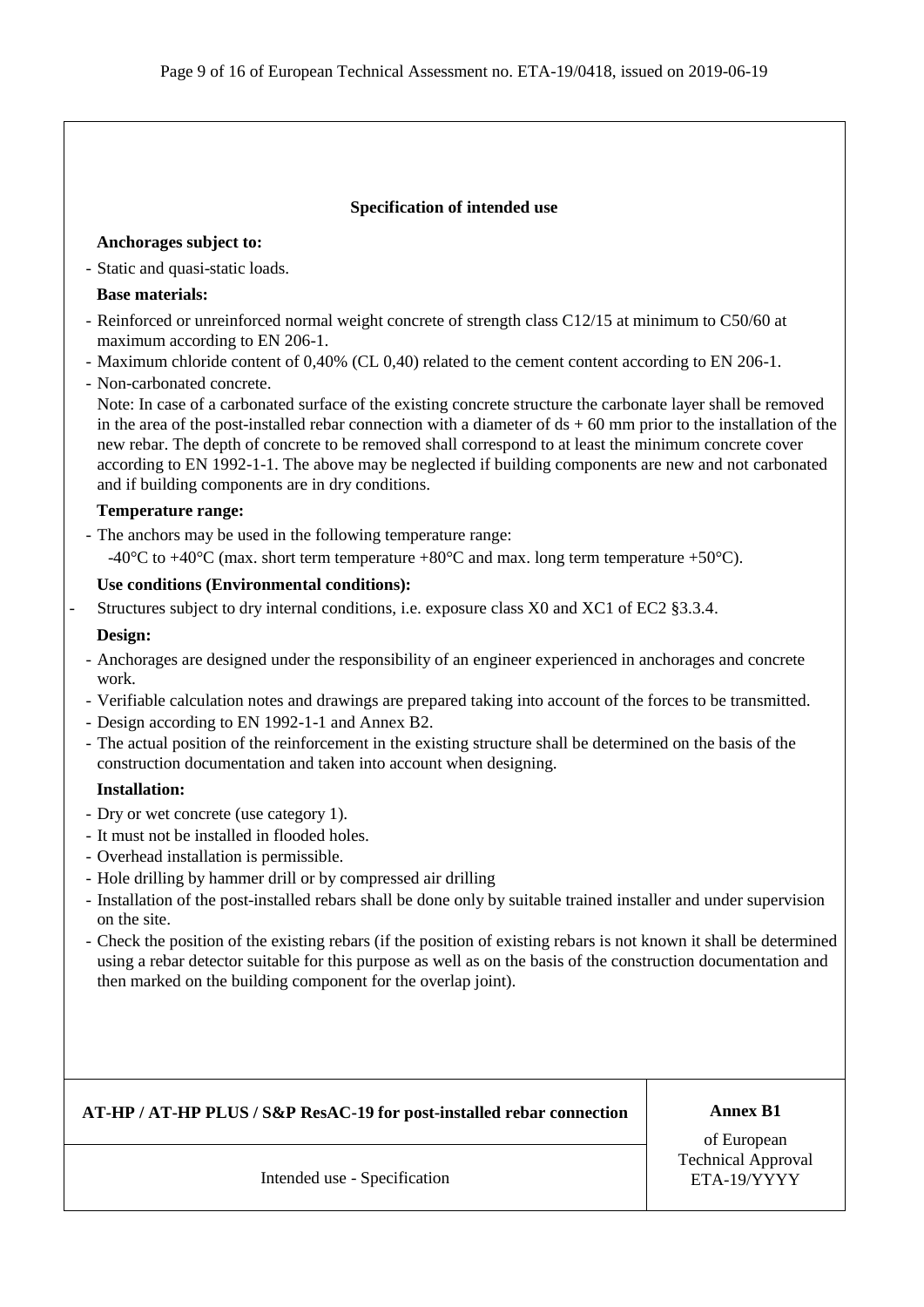#### **General design rules of construction for post-installed rebars**

Only tension forces in the axis of the rebar may be transmitted.

The transfer of shear forces between new concrete and existing structure shall be designed additionally according to EN 1992-1-1.

The joints for concreting must be roughened to at least such an extended that aggregate protrude.



1) If the clear distance between lapped bars exceeds 4d<sup>s</sup> then the lap length shall be increased by the difference between the clear bar distance and 4ds.

- c concrete cover post installed rebar
- $c_1$  concrete cover at end-face of bond-in bar
- $c_{\text{min}}$  minimum concrete cover according to annex B3
- d<sup>s</sup> diameter bonded-in bar
- lo lap length EN 1992-1-1, clause 8.7.3
- lv effective embedment depth  $l_v \ge l_0 + c_1$
- do normal drill bit diameter see Annex B3

### **AT-HP / AT-HP PLUS / S&P ResAC-19 for post-installed rebar connection Annex B2**

of European Technical Assessment

Intended use. General construction rules for post-installed rebars FETA-19/YYYY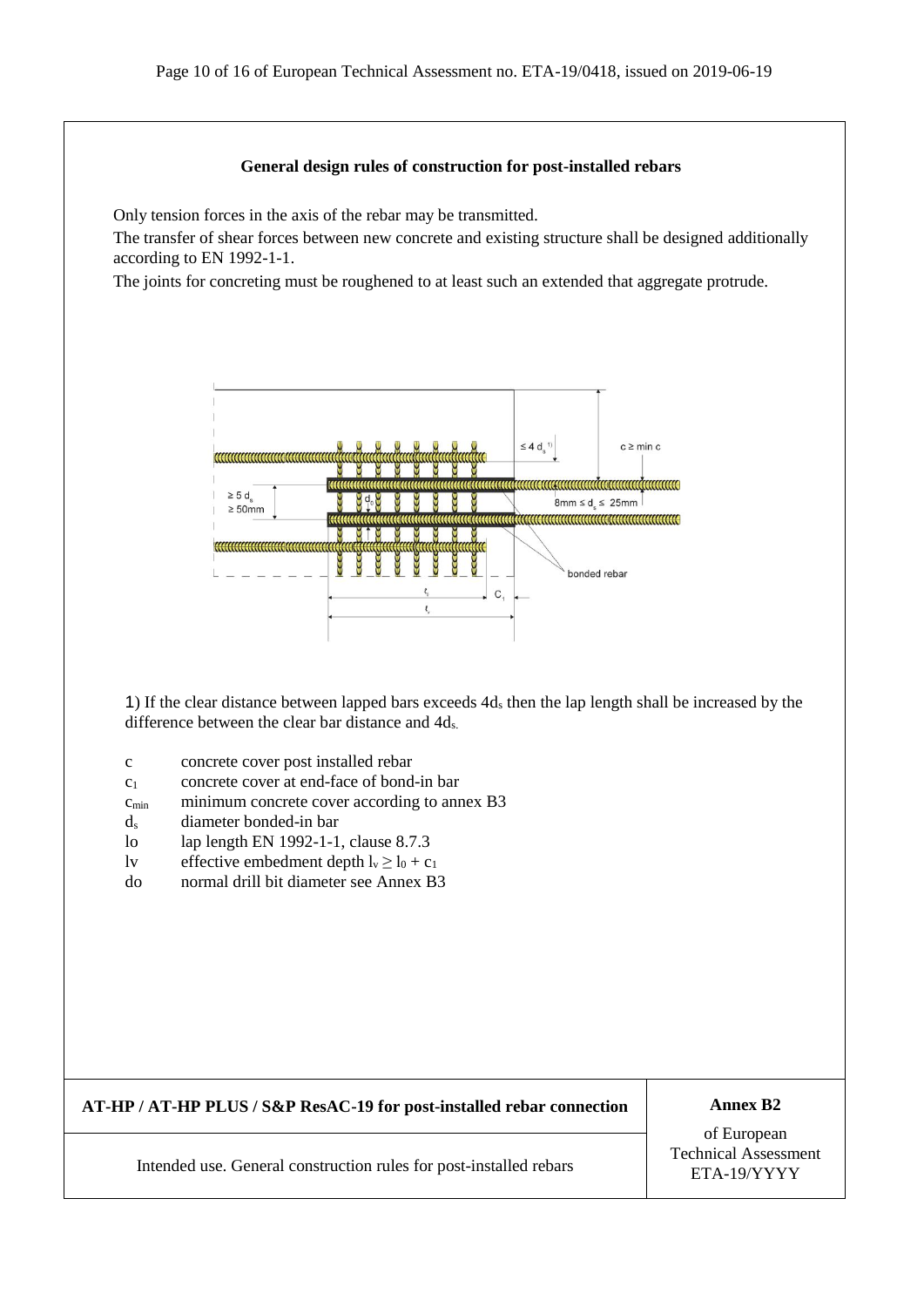| Table B1: Drill bit diameter and setting depth |       |                      |          |                               |                  |                          |     |  |
|------------------------------------------------|-------|----------------------|----------|-------------------------------|------------------|--------------------------|-----|--|
| <b>Rebar Diameter</b>                          |       |                      | Ø8       | $\boldsymbol{\varnothing}$ 10 | $\varnothing$ 12 | $\boldsymbol{\omega}$ 14 | Ø16 |  |
| Diameter of element                            | d     | [mm]                 |          | 10                            | 12               | 14                       | 16  |  |
| Nominal diameter of drill bit                  | $d_0$ | $\lceil$ mm $\rceil$ | $10-12*$ | $12 - 14*$                    | $14 - 16*$       |                          | 20  |  |

\* Both given values for drill diameter can be used

### **Height of the rebar rib hrib:**

The height of the rebar rib h<sub>rib</sub> shall fulfil the following requirement:  $0.05 * d \le h_{\text{rib}} \le 0.07 * d$ with:  $d =$  nominal diameter of the rebar element.



#### **Table B2: Minimum concrete cover min c of bonded-in rebar depending on drilling method**

| Drilling method         | Rebar diameter | Without drilling aid                     | With drilling aid                           |
|-------------------------|----------------|------------------------------------------|---------------------------------------------|
| Hammer drilling         | . 25mm         | $30$ mm + $0.06 \cdot \ell_{v} > 2d_{s}$ | $30$ mm + $0.02 \cdot \ell_{v} \geq 2d_{s}$ |
| Compressed air drilling | $25$ mm        | $50$ mm + $0.08 \cdot \ell_{v}$          | $50$ mm + $0.02 \cdot \ell_{v}$             |

The minimum concrete cover must be observed according EN 1992-1-1:2004

### **Table B3: Minimum anchorage length1) and lap splice length for C20/25 and maximum installation length lmax**

| Rebar               |                                |                 |                 |                       |  |
|---------------------|--------------------------------|-----------------|-----------------|-----------------------|--|
| $\textcircled{d}_s$ | $F_{y,k}$ [N/mm <sup>2</sup> ] | $l_{b,min}(mm)$ | $l_{o,min}(mm)$ | $l_{\text{max}}$ (mm) |  |
| 8mm                 | 500                            | 113             | 200             | 1000                  |  |
| 10 <sub>mm</sub>    | 500                            | 142             | 200             | 1000                  |  |
| 12mm                | 500                            | 170             | 200             | 1200                  |  |
| 14mm                | 500                            | 198             | 210             | 1400                  |  |
| 16mm                | 500                            | 227             | 240             | 1600                  |  |

1) according to EN 1992-1-1:2004:  $l_{b,min}$  (8.6) and  $l_{o,min}$  (8.11) for good bond conditions and  $a_6 = 1.0$  with maximum yeild stress for rebar B500 B and  $\sqrt{M} = 1.15$ .

**AT-HP / AT-HP PLUS / S&P ResAC-19 for post-installed rebar connection Annex B3**

of European Technical Assessment Installation data ETA-19/YYYY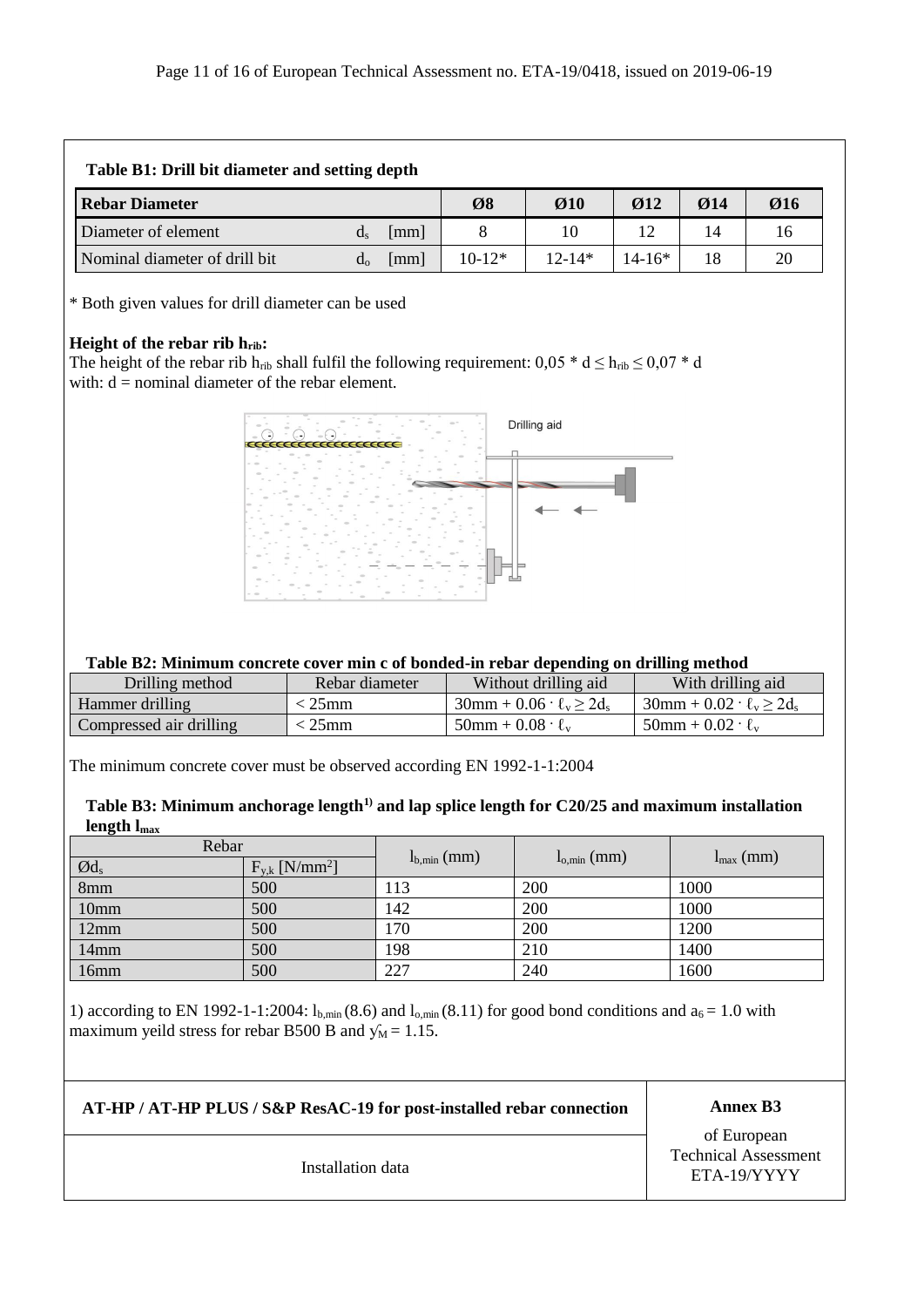#### **Table B4: Minimum curing time**

| <b>Temperature</b><br>in the concrete<br>member | <b>Gel time (working</b><br>time) $t_{gel}$<br>In dry/wet concrete | Cure time         |
|-------------------------------------------------|--------------------------------------------------------------------|-------------------|
| $\geq -5 - 0$ <sup>o</sup> C                    | $80 \text{ min}$                                                   | $160 \text{ min}$ |
| $\geq +0$ - 5°C                                 | $25 \text{ min}$                                                   | $90 \text{ min}$  |
| $\ge +5 - 10^{\circ}C$                          | $17 \text{ min}$                                                   | $70 \text{ min}$  |
| $\ge +10 - 20$ °C                               | $12 \text{ min}$                                                   | $65 \text{ min}$  |
| $\ge +20 - 30^{\circ}C$                         | 6 min                                                              | $60$ min          |
| $\ge +30 - 40^{\circ}C$                         | 3 min                                                              | $45 \text{ min}$  |

Note. For a value of anchorage length or lap splice length higher than 400mm the maximum temperature in the concrete member shall be limited to 20 °C"

**AT-HP / AT-HP PLUS / S&P ResAC-19 for post-installed rebar connection Annex B4**

of European Technical Assessment ETA-19/YYYY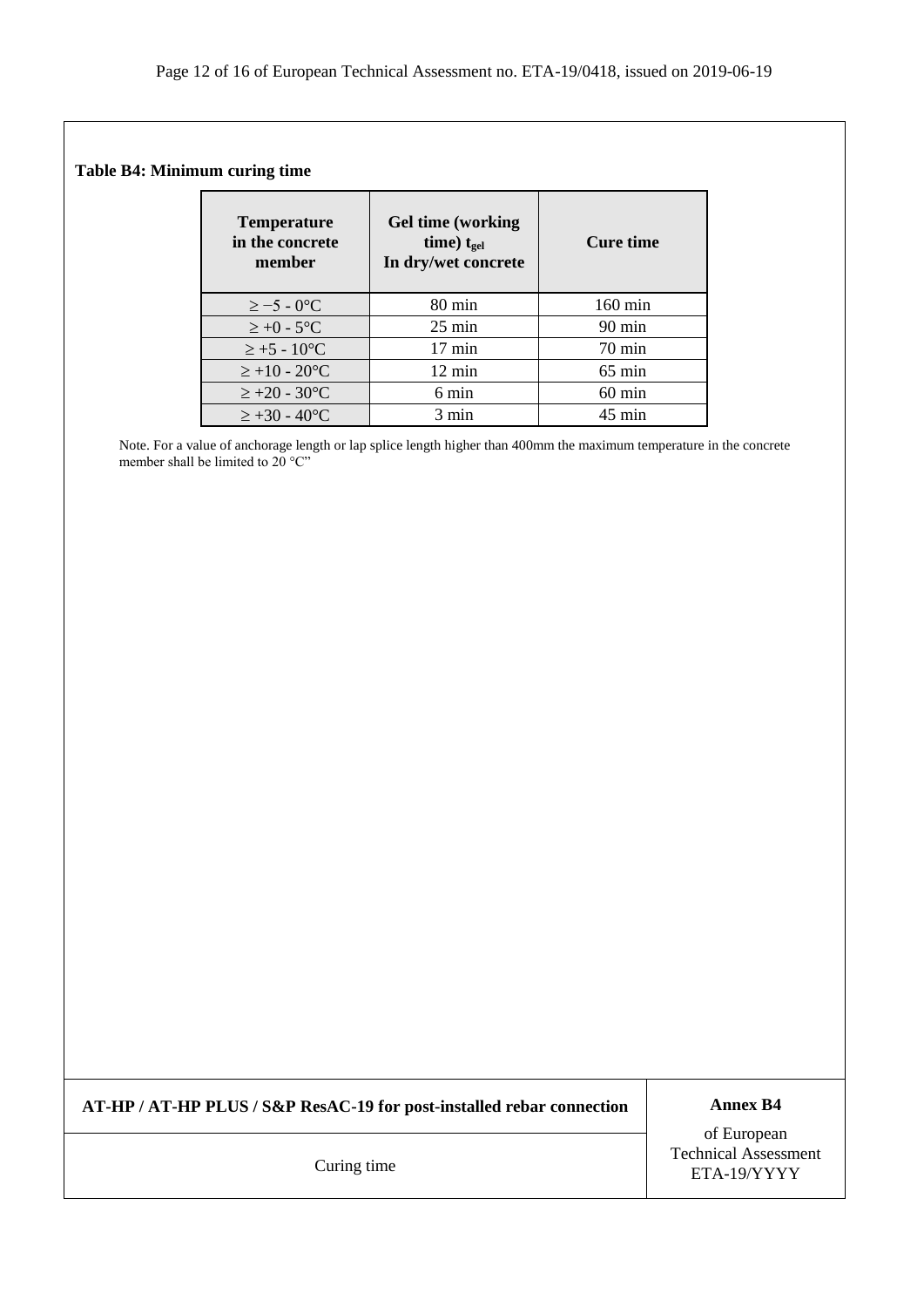

### **Table B5: Bore hole cleaning: Steel brush**

| <b>Element</b> | <b>Size</b>      | <b>Nominal</b><br>drill bit<br>diameter<br>$\mathbf{d}_{\mathbf{0}}\left(\mathbf{mm}\right)$ | <b>Steel Brush</b> | <b>Cleaning methods</b>         |                                  |
|----------------|------------------|----------------------------------------------------------------------------------------------|--------------------|---------------------------------|----------------------------------|
|                |                  |                                                                                              |                    | Manual cleaning<br>(MAC)        | Compressed air<br>cleaning (CAC) |
|                | Ø8               | 10 to 12                                                                                     | 10 <sub>mm</sub>   | Yes $h_{\text{ef}} \leq 80$ mm  | Yes                              |
| Rebar          | $\varnothing$ 10 | 12 to 14                                                                                     | 10 <sub>mm</sub>   | Yes $h_{\text{ef}} \leq 100$ mm | Yes                              |
|                | $\emptyset$ 12   | 14 to 16                                                                                     | 13mm               | Yes $h_{\text{ef}} \leq 120$ mm | Yes                              |
|                | Ø14              | 18                                                                                           | 18 <sub>mm</sub>   | Yes $h_{\text{ef}} \leq 140$ mm | Yes                              |
|                | Ø16              | 20                                                                                           | 18 <sub>mm</sub>   | No                              | Yes                              |

**AT-HP / AT-HP PLUS / S&P ResAC-19 for post-installed rebar connection Annex B5** 

of European Technical Assessment Cleaning tools (1) ETA-19/YYYY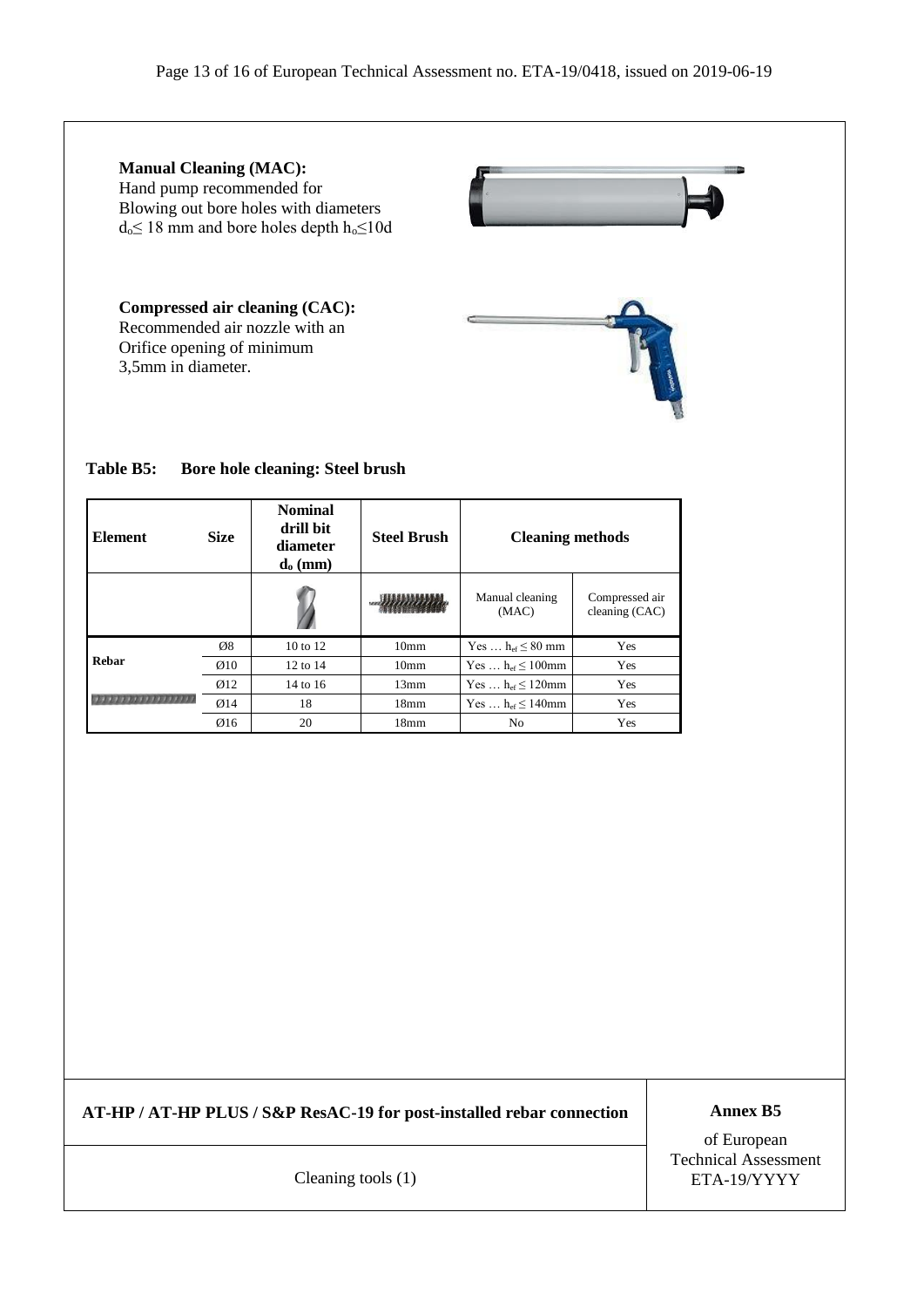| <b>Instructions for use</b>      |                                                                                                                                                                                                                                                                                                                                                                                                      |                                                           |
|----------------------------------|------------------------------------------------------------------------------------------------------------------------------------------------------------------------------------------------------------------------------------------------------------------------------------------------------------------------------------------------------------------------------------------------------|-----------------------------------------------------------|
| <b>Bore hole drilling</b>        |                                                                                                                                                                                                                                                                                                                                                                                                      |                                                           |
|                                  | Drill hole to the required embedment depth with a hammer drill set in rotation-hammer mode using an<br>appropriately sized carbide drill bit.                                                                                                                                                                                                                                                        |                                                           |
|                                  | <b>Bore hole cleaning</b> Just before setting an anchor, the bore hole must be free of dust and debris.                                                                                                                                                                                                                                                                                              |                                                           |
|                                  | a) Manual air cleaning (MAC) for bore hole diameters $d_0 \le 18$ mm and bore hole depth $h_0 \le 10d$                                                                                                                                                                                                                                                                                               |                                                           |
| $\rightarrow$<br>X <sub>4</sub>  | The manual pump may be used for blowing out bore holes up to diameters $d_0 \le 18$ mm and embedment<br>depths up to $h_{ef} \leq 10d$ .<br>Blow out at least 4 times from the back of the bore hole until retrun air stream is free of noticeable dust.                                                                                                                                             |                                                           |
| <b>HAMAANA</b><br>X <sub>4</sub> | Brush 4 times with the specified brush size (brush $\emptyset \geq$ bore hole $\emptyset$ , see Table 6) by inserting the steel<br>brush to the back of the hole (if needed with an extension) in a twisting motion and removing it. The<br>brush must produce natural resistance as it enters the bore hole. If not, the brush is too small and must<br>be replaced with the proper brush diameter. |                                                           |
| $\mapsto$<br>$\bf{X}$ 4          | Blow out again with manual pump at least 4 times until return air stream is free from noticeable dust.                                                                                                                                                                                                                                                                                               |                                                           |
|                                  | b) Compressed air cleaning (CAC) for all bore hole diameters $d_0$ and all bore hole depth $h_0$                                                                                                                                                                                                                                                                                                     |                                                           |
| 6 Bar<br>X <sub>2</sub>          | Blow 2 times from the back of the hole (if needed with a nozzle extension) over the hole length with oil-<br>free compressed air (min. 6 bar at 6m <sup>3</sup> /h) until return air stream is free from noticeable dust.                                                                                                                                                                            |                                                           |
| mmmm<br>X <sub>2</sub>           | Brush 2 times with the specified brush size (brush $\emptyset \geq$ bore hole $\emptyset$ , see Table 6) by inserting the steel<br>brush to the back of the hole (if needed with an extension) in a twisting motion and removing it. The<br>brush must produce natural resistance as it enters the bore hole. If not, the brush is too small and must<br>be replaced with the proper brush diameter. |                                                           |
| $\mathbf{X}$ 2                   | Blow out again with compressed air at least 2 times until return air stream is free from noticeable dust.                                                                                                                                                                                                                                                                                            |                                                           |
|                                  |                                                                                                                                                                                                                                                                                                                                                                                                      |                                                           |
|                                  | AT-HP / AT-HP PLUS / S&P ResAC-19 for post-installed rebar connection                                                                                                                                                                                                                                                                                                                                | <b>Annex B6</b>                                           |
|                                  | Instructions for use                                                                                                                                                                                                                                                                                                                                                                                 | of European<br><b>Technical Assessment</b><br>ETA-19/YYYY |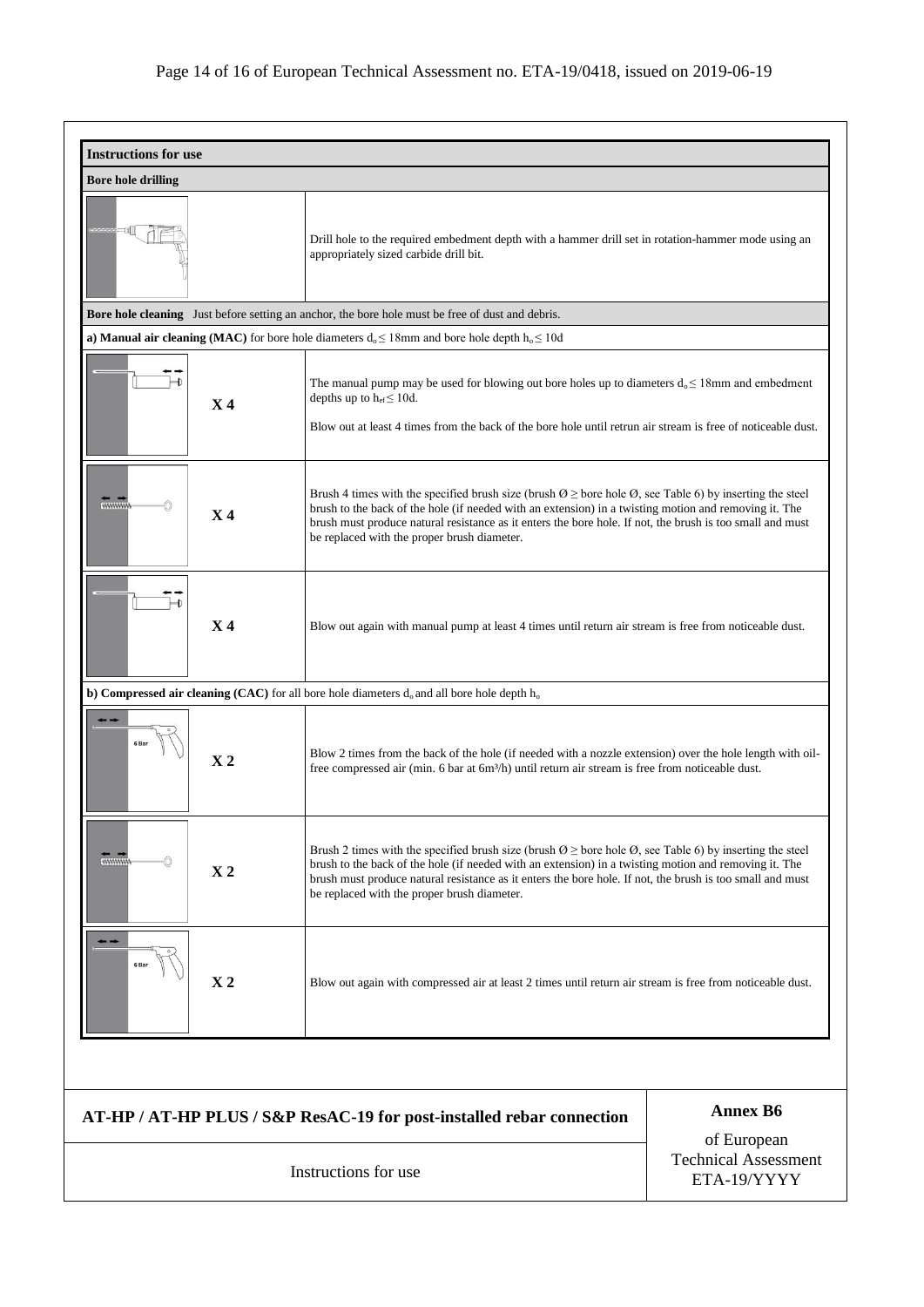| <b>Instructions for use</b>           |                                                                                                                                                                                                                                                                                                                                                                                                                                                    |                                                           |
|---------------------------------------|----------------------------------------------------------------------------------------------------------------------------------------------------------------------------------------------------------------------------------------------------------------------------------------------------------------------------------------------------------------------------------------------------------------------------------------------------|-----------------------------------------------------------|
|                                       | Remove the threaded cap from the cartridge without cutting.                                                                                                                                                                                                                                                                                                                                                                                        |                                                           |
|                                       | Tightly attach the mixing nozzle. Do not modify the mixer in any way. Made sure the mixing<br>element is inside the mixer. Use only the supplied mixer with the adhesive.                                                                                                                                                                                                                                                                          |                                                           |
|                                       | Insert the cartridge into the dispenser. Press the release trigger to retract the plunger and<br>insert the cartridge neatly into the cradle without any distortion.                                                                                                                                                                                                                                                                               |                                                           |
| x                                     | Discard the initial trigger pulls of adhesive. Resin will flow from the cartridge as soon as<br>dispensing is initiated. Depending on the size of the cartridge, an initial amount of adhesive<br>mix must be discarded.<br>Discard quantities are - 5cm for between 150ml & 300ml Foil Pack<br>- 10cm for all other sizes                                                                                                                         |                                                           |
| Metal parts made of zinc coated steel |                                                                                                                                                                                                                                                                                                                                                                                                                                                    |                                                           |
|                                       | Inject the adhesive starting at the back of the hole, slowly withdrawing the mixer with each<br>Fill holes approximately $2/3$ full, or as required to ensure that the annular gap between the<br>anchor and the concrete is completely filled with adhesive along the embedment depth.<br>After injection is completed, depressurize the dispenser by pressing the release trigger. This                                                          |                                                           |
|                                       | Overhead installation and installation with embedment depth $h_{ef} > 250$ mm<br>For overhead installation the injection is only possible with the aid of extensions and piston<br>plugs. Assemble mixer, extension(s) and appropriately sized piston plug (see Table 6).<br>Insert piston plug to back of hole and inject adhesive. During injection the piston plug will be<br>naturally extruded out of the bore hole by the adhesive pressure. |                                                           |
|                                       |                                                                                                                                                                                                                                                                                                                                                                                                                                                    |                                                           |
|                                       | AT-HP / AT-HP PLUS / S&P ResAC-19 for post-installed rebar connection                                                                                                                                                                                                                                                                                                                                                                              | <b>Annex B7</b>                                           |
|                                       | Instructions for use                                                                                                                                                                                                                                                                                                                                                                                                                               | of European<br><b>Technical Assessment</b><br>ETA-19/YYYY |